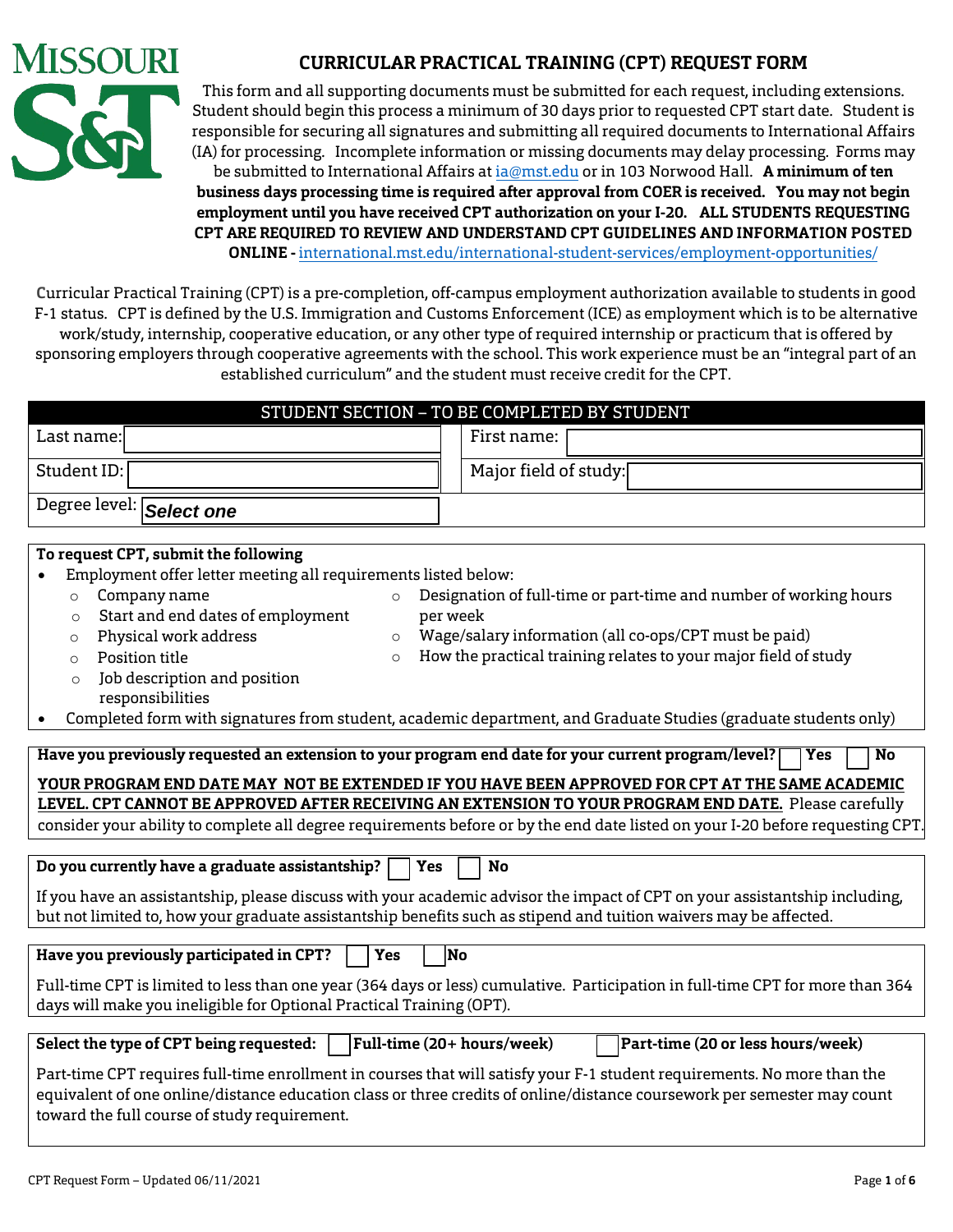CPT authorization is granted for one semester at a time (fall, spring, summer). Intersession dates may be combined with fall, spring, or summer terms. Each authorization period requires a separate application, offer letter, & approval on the I-20.

The date requirements for CPT are based on the Registrar's Academic Dates and Deadlines Calendar and are as follows-

- Start date
	- $\circ$  The CPT start date may be no earlier than the day after the end of final exams of the previous semester and no later than the last day to enroll for the semester when CPT is requested.
- End date
	- $\circ$  The CPT end date may be no earlier than the end of the last week of classes (not including final exams) and no later than the day before the next semester begins.
	- $\circ$  If you are requesting CPT during your final semester, the end date of your CPT may be no later than your I-20 program end date. Your program end date may be adjusted based on the completion of your program-
		- Undergraduate and Master's non-thesis students the end date is the last day of final exams
		- Master's thesis and Doctoral students- you may select your end date from the last day of final exams of the semester/final day of course related to CPT, library submission date, or final date of assistantship

| Practical training/employment must end on or before the program completion date.<br>$\Omega$                         |            |  |          |  |  |
|----------------------------------------------------------------------------------------------------------------------|------------|--|----------|--|--|
| Proposed dates of CPT:                                                                                               | Start date |  | End date |  |  |
| Will the semester you are requesting CPT be your final semester?<br>Yes<br>No                                        |            |  |          |  |  |
| Undergraduate and master's non-thesis students- Expected semester of graduation<br>$\bullet$                         |            |  |          |  |  |
| Master's thesis and Doctoral students – List estimated date of final thesis or dissertation submission:<br>$\bullet$ |            |  |          |  |  |
|                                                                                                                      |            |  |          |  |  |
| CPT is available only while student is in F-1 status and before completion of the student's degree program.          |            |  |          |  |  |
| Degree completion for undergraduate and non-thesis master's students is defined as having met the minimum course     |            |  |          |  |  |
| requirements for the degree. Thesis master's and doctorate students who have successfully defended their             |            |  |          |  |  |

thesis/dissertation are no longer eligible to request CPT, but may be eligible to apply for OPT. You may not delay completion for the purpose of participating in CPT.

**How many credit hours are required for your degree program?** 

**How many credit hours will you have completed by your requested CPT start date?**

**If you have accumulated the minimum number of credit hours, but not met course/research requirements for your degree program, please list course(s) and/or requirements that have yet to be completed.** 

CPT is an academic experience and enrollment in a minimum of one or more credit hours related to the CPT is required during each semester of CPT (fall, spring, summer). The course must require an internship or co-op. The academic department/advisor may select the number of credit hours assigned to the course, with a minimum of one credit hour. \* Late registration fees apply after the close of the regular registration period. Contact the Registrar's Office or Cashier's Office for further information.

- Undergraduate students- You will be automatically enrolled in the 2002/3002 Cooperative Engineering Training/Cooperative Work Training course by COER/Registrar's Office after registering your CPT with COER.
- Graduate students- Please coordinate with your academic department/advisor to determine which course to enroll in. If enrolling in a special problems course, the advisor or course instructor may need to have a section opened under their name. You are responsible for completing the course enrollment. The course related to CPT must be included on your degree audit report as an incomplete requirement. Please contact your Graduate Studies Advisor to determine if any Form 1A/5A updates are needed.

#### **You must be enrolled in the course before your request for CPT authorization will be processed.**

| Provide course information below- |                                                 |  |  |  |
|-----------------------------------|-------------------------------------------------|--|--|--|
| Course name: l                    | Course number:                                  |  |  |  |
| Course instructor: I              | Yes<br> Have you enrolled in the course? <br>No |  |  |  |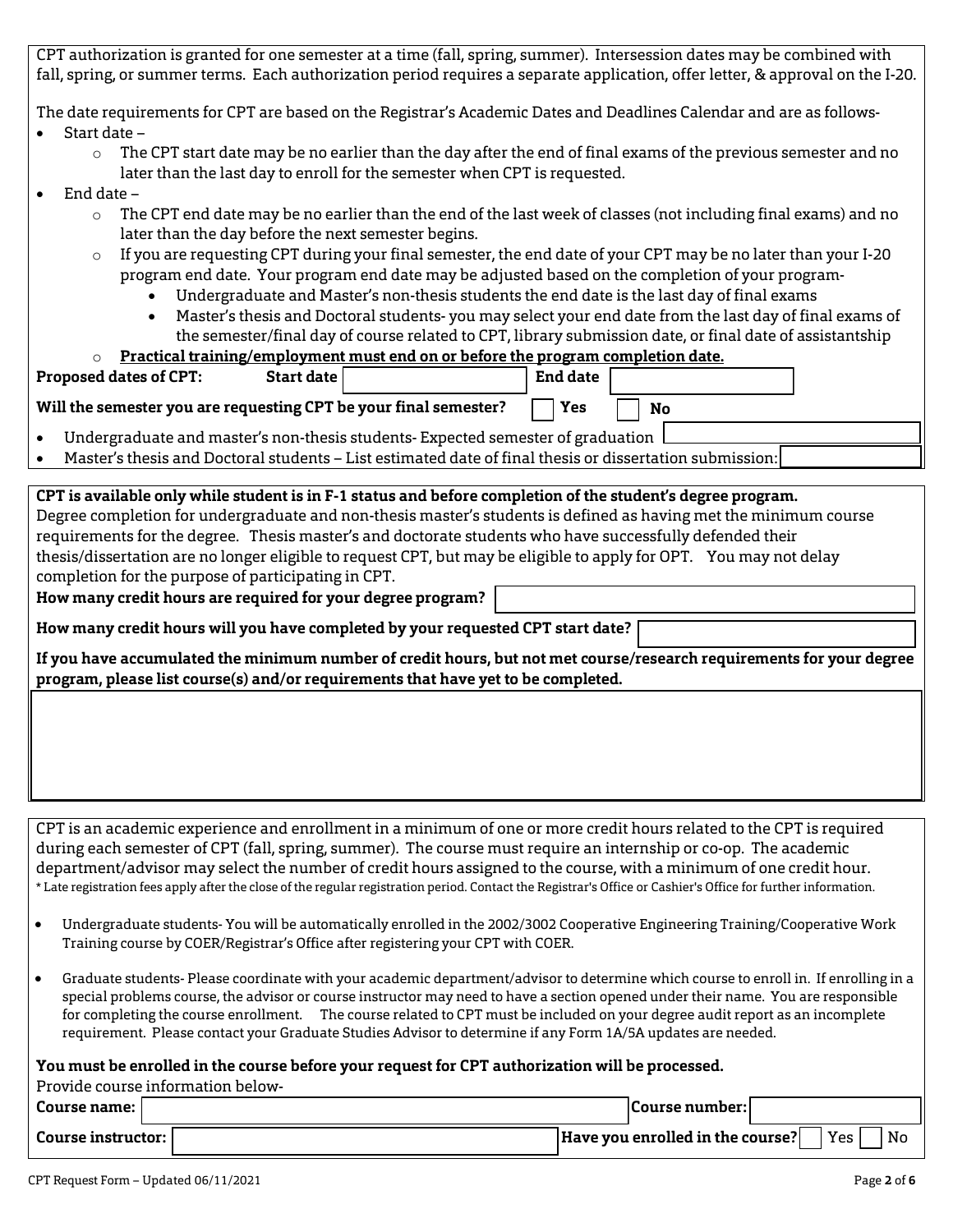| UNDERGRADUATE STUDENTS ONLY                                                                                                 |
|-----------------------------------------------------------------------------------------------------------------------------|
| Will this practical training be used to meet your degree requirement for an experiential learning experience?<br> Yes<br>No |
| THESIS/DISSERTATION STUDENTS ONLY                                                                                           |
| Is this practical training experience required for your research and/or thesis or dissertation?  <br>$ Yes $ No             |
| If yes, explain how the practical training experience is required for your research, thesis, or dissertation.               |
|                                                                                                                             |
|                                                                                                                             |
|                                                                                                                             |
|                                                                                                                             |
|                                                                                                                             |
|                                                                                                                             |
|                                                                                                                             |
|                                                                                                                             |
|                                                                                                                             |
|                                                                                                                             |
|                                                                                                                             |

## **ALL STUDENTS –**

The following section will be used to determine if the CPT experience meets the requirement to be an integral part of your degree program. Explain in detail why this work experience is integral to your degree program and what academic contributions this practical training will provide. List specific course(s) and how the training is related to the course(s). Please be specific.

*Note- Work experience/real life experience is not a sufficient reason to request CPT. CPT is not intended to be used for the purpose of employment, income, or financial support.*

| STUDENT ACKNOWLEDGEMENT AND SIGNATURE - Check to confirm compliance with each requirement and sign below.     |                                                                                                                       |  |  |  |  |
|---------------------------------------------------------------------------------------------------------------|-----------------------------------------------------------------------------------------------------------------------|--|--|--|--|
|                                                                                                               | I am currently in valid F-1 status and will maintain my F-1 status throughout my CPT term.                            |  |  |  |  |
|                                                                                                               | I have been lawfully enrolled on a full-time basis for at least one full academic year and am in good academic        |  |  |  |  |
|                                                                                                               | standing.                                                                                                             |  |  |  |  |
|                                                                                                               | I have carefully read and understand the information provided in this document and online at                          |  |  |  |  |
|                                                                                                               | international.mst.edu/international-student-services/employment-opportunities/                                        |  |  |  |  |
|                                                                                                               | I agree that it is my responsibility to understand and follow all CPT program regulations and processes.              |  |  |  |  |
|                                                                                                               | This practical training experience is an integral part of my academic degree program.                                 |  |  |  |  |
|                                                                                                               | I will complete the course or degree requirement for which my CPT has been authorized during the semester of CPT.     |  |  |  |  |
|                                                                                                               | I understand I should keep records of my CPT, CPT I-20s, and related academic work for my CPT as they may be          |  |  |  |  |
|                                                                                                               | need to file for future benefits.                                                                                     |  |  |  |  |
|                                                                                                               | If I lose my employment or consider changes to my employment, I will contact my international advisor and COER        |  |  |  |  |
|                                                                                                               | representative immediately to discuss my options.                                                                     |  |  |  |  |
|                                                                                                               | I will work only during the dates, for the employer, and for the hours (full-time/part-time) listed in the employment |  |  |  |  |
| section (page 2) of my I-20. Employment outside of this approval is considered a violation of my visa status. |                                                                                                                       |  |  |  |  |
|                                                                                                               | Student's Electronic<br>Signature:                                                                                    |  |  |  |  |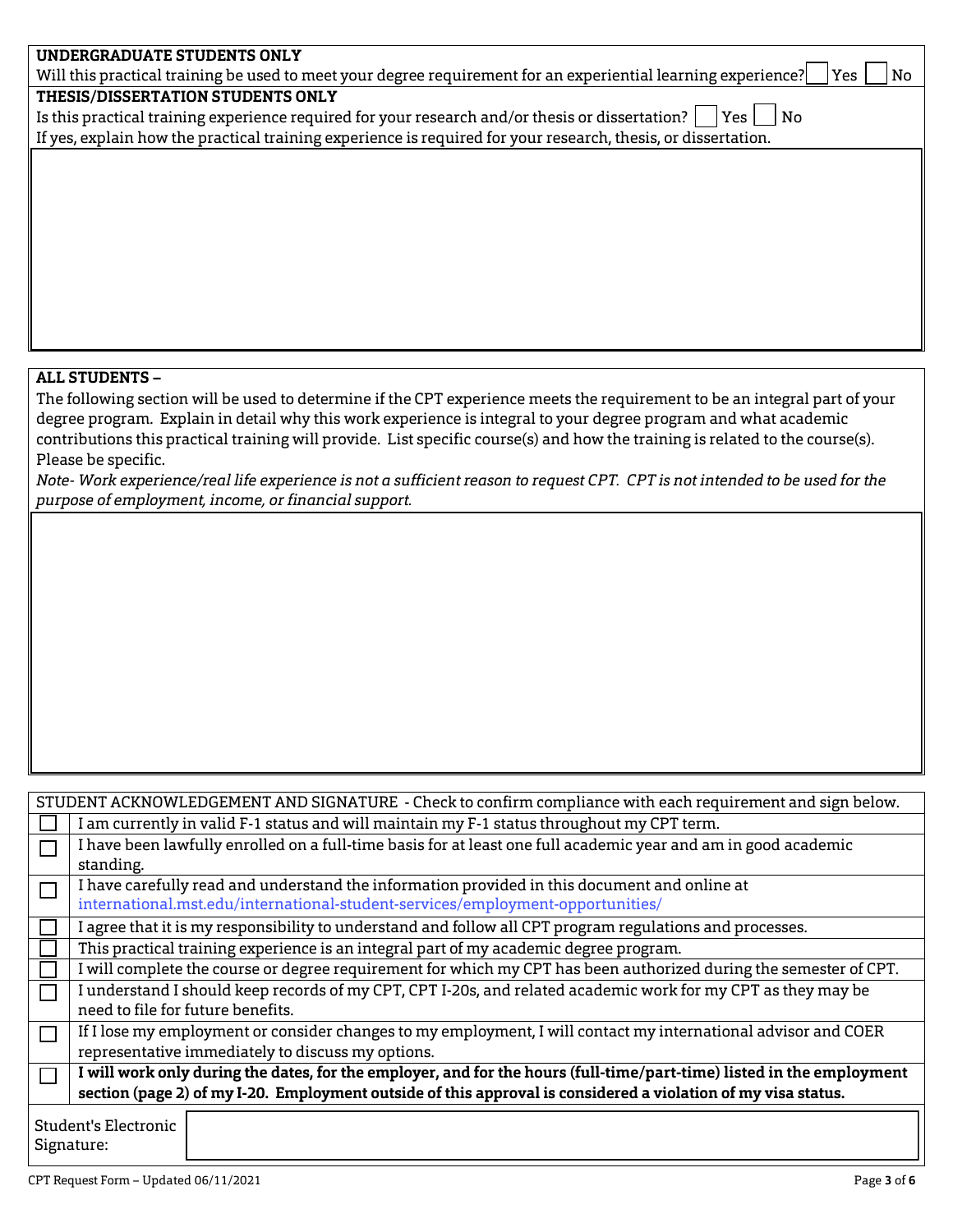## **ACADEMIC APPROVAL**

**C**urricular Practical Training (CPT) is a pre-completion, off-campus employment authorization available to students in valid F-1 status. This training experience must be an "integral part of an established curriculum". At Missouri S&T, that integrality is defined by the training experience being either 1) a degree requirement for all students in the degree program OR 2) the student is enrolled in a course and receiving credit for the work-based learning experience that is an integral part of the student's degree program. CPT MUST fulfill a specific academic objective. If the employment opportunity is solely sought because it is considered beneficial, relevant, or solely for professional/personal experience or financial gain, it does NOT qualify as CPT.

CPT may be full-time (20 hours or more per week) or part-time (20 hours or less per week). Part-time CPT requires fulltime enrollment in courses that will satisfy F-1 student requirements.

For additional information about CPT, the Curricular Practical Training (CPT) Guidance is available online at [international.mst.edu/international-student-services/employment-opportunities/](https://international.mst.edu/international-student-services/employment-opportunities/)

| Last name:               | First name:             |
|--------------------------|-------------------------|
| Student ID:              | Major field of study: [ |
| Degree level: Select one |                         |

### SECTION TO BE COMPLETED BY ACADEMIC/PROGRAM/FACULTY ADVISOR OR DEPARTMENT CHAIR

| CPT is available only while student is in F-1 status and before completion of the student's degree program. Degree<br>completion for undergraduate and non-thesis master's students is defined as having met the minimum course<br>requirements for the degree. Thesis master's and doctorate students who have successfully defended their thesis/<br>dissertation are no longer eligible to request CPT, but may be eligible to apply for OPT. |  |  |  |  |
|--------------------------------------------------------------------------------------------------------------------------------------------------------------------------------------------------------------------------------------------------------------------------------------------------------------------------------------------------------------------------------------------------------------------------------------------------|--|--|--|--|
| Has the student completed all requirements for the degree?<br>Yes<br>No<br>*Note - a student may not<br>request an extension after<br>Will participation in CPT delay normal progress toward degree completion?*<br>No<br>Yes<br>being approved for CPT.<br>No / Academic probation/Academic deficiency<br>Is the student in good academic standing?<br>Yes                                                                                      |  |  |  |  |
|                                                                                                                                                                                                                                                                                                                                                                                                                                                  |  |  |  |  |
| After reviewing the student's employment offer letter, describe how this CPT experience directly relates to this student's                                                                                                                                                                                                                                                                                                                       |  |  |  |  |
| current major area of study and why the CPT experience is integral to the student's degree program. Please note, gaining<br>work experience is not sufficient to show CPT is integral to the degree program.                                                                                                                                                                                                                                     |  |  |  |  |

- For undergraduate and non-thesis masters students, please describe how the work experience is directly related to specific course(s). Please include course number(s) and name(s) and show the connection.
- For thesis master's and doctoral students, please describe how the work experience is directly related to specific course(s) and/or student's research. For courses, please include course number(s) and name(s) and show the connection. For research, please show a connection between the work experience and student's research.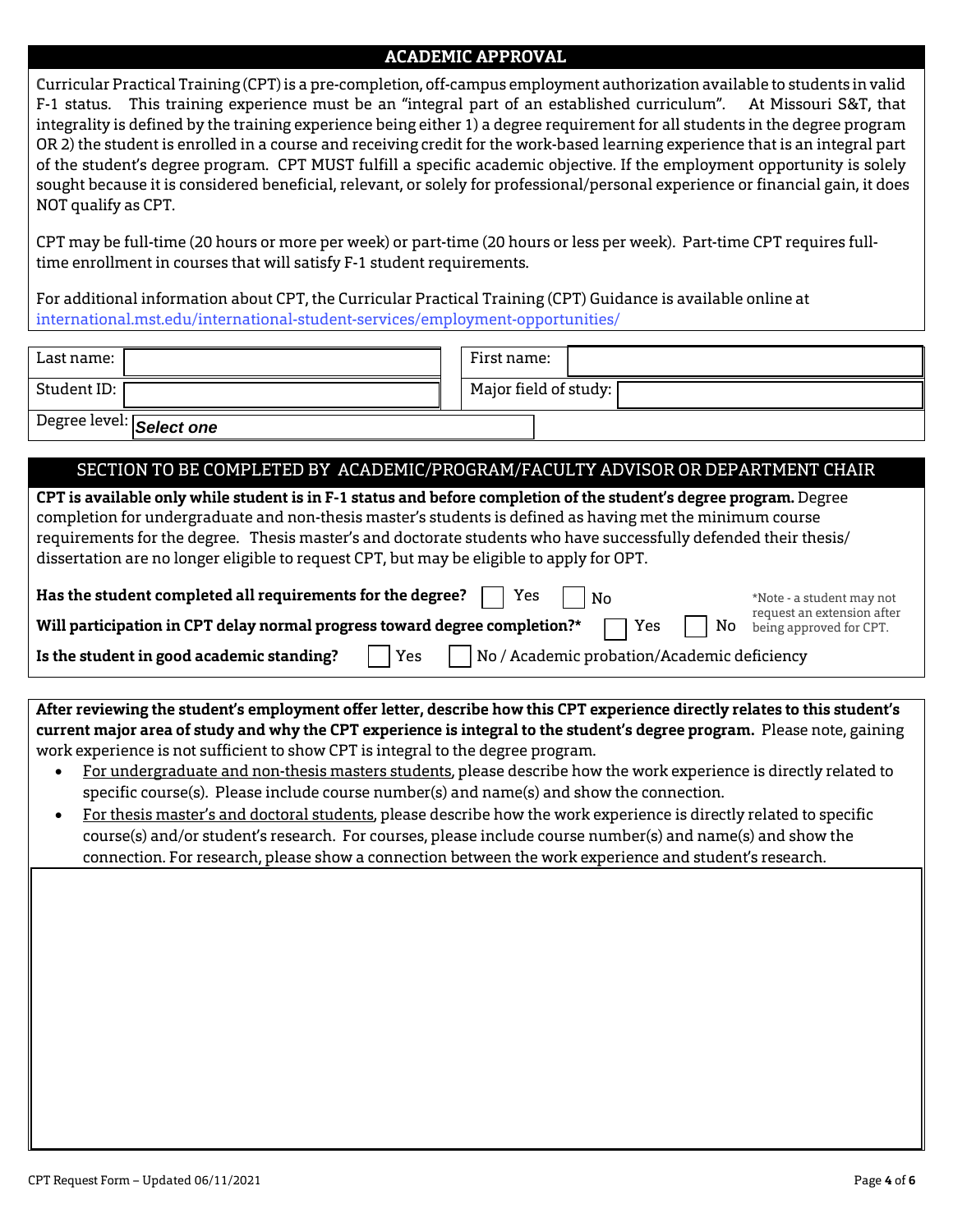#### SECTION TO BE COMPLETED BY COURSE INSTUCTOR Course instructor may or may not be the academic/program/faculty advisor

Students are required to earn at least one credit hour for each semester (fall, spring, summer) of their CPT experience. The student must be enrolled in the course before CPT authorization will be processed.

- o Undergraduate students will be automatically enrolled in the 2002/3002 course by COER/Registrar's Office after the student has registered the CPT experience with COER.
- $\circ$  Graduate students must enroll themselves, in coordination with their advisor, in special problems, cooperative engineering training/cooperative work training, research, investigations, or other course, which has work-experience requirements. Courses that do not require an internship or co-op are not eligible for CPT. The academic department may select the number of credit hours assigned to the course, with a minimum of at least one credit hour.

| Course name:       | Course number: l |  |
|--------------------|------------------|--|
| Course instructor: |                  |  |

**Describe the academic objectives, outcomes, and requirements of the CPT course enrollment or the degree requirement.** In this section, please explain how the student will be graded for the academic credit earned for the training. For example, will the student be required to submit report(s), make presentation(s), or submit other work in order to earn credit for the work experience?

**If the student will not be located in Rolla and attending classes on campus during CPT, explain how you will provide academic oversight of the student's practical training experience.** For example, ways to show oversight might be scheduling meetings throughout the semester, the student submitting work experience summaries throughout the semester, and/or participating in group projects during the practical training period.

## REQUIRED APPROVALS

I recommend this student for participation in Curricular Practical Training.

| I certify the proposed internship/co-op is an optional but integral part of the established curriculum and directly |
|---------------------------------------------------------------------------------------------------------------------|
| related to the student's major field of study.                                                                      |
|                                                                                                                     |

- I understand that once the student has met all degree requirements, the student is no longer eligible to participate in CPT but may be eligible to apply for OPT.
- I understand that all documentation related to this student's CPT must be made available to the United States П Citizenship and Immigration Services (USCIS) upon their inquiry or in the case of an audit.

As the advisor and department chair, my signature below confirms that the student listed above is a currently enrolled Missouri S&T student making normal progress toward his/her degree and my agreement to the four statements above.

| Academic/Program/<br>Faculty Advisor -<br>Electronic signature:                                                               |  |  | Department Chair -<br>Electronic Signature: |  |
|-------------------------------------------------------------------------------------------------------------------------------|--|--|---------------------------------------------|--|
| Course instructor - Electronic signature<br>Note: If course instructor is same as advisor, only one<br>signature is required. |  |  |                                             |  |
| Plan of study has been reviewed by Graduate Studies<br>(required for graduate students only) - Electronic signature           |  |  |                                             |  |